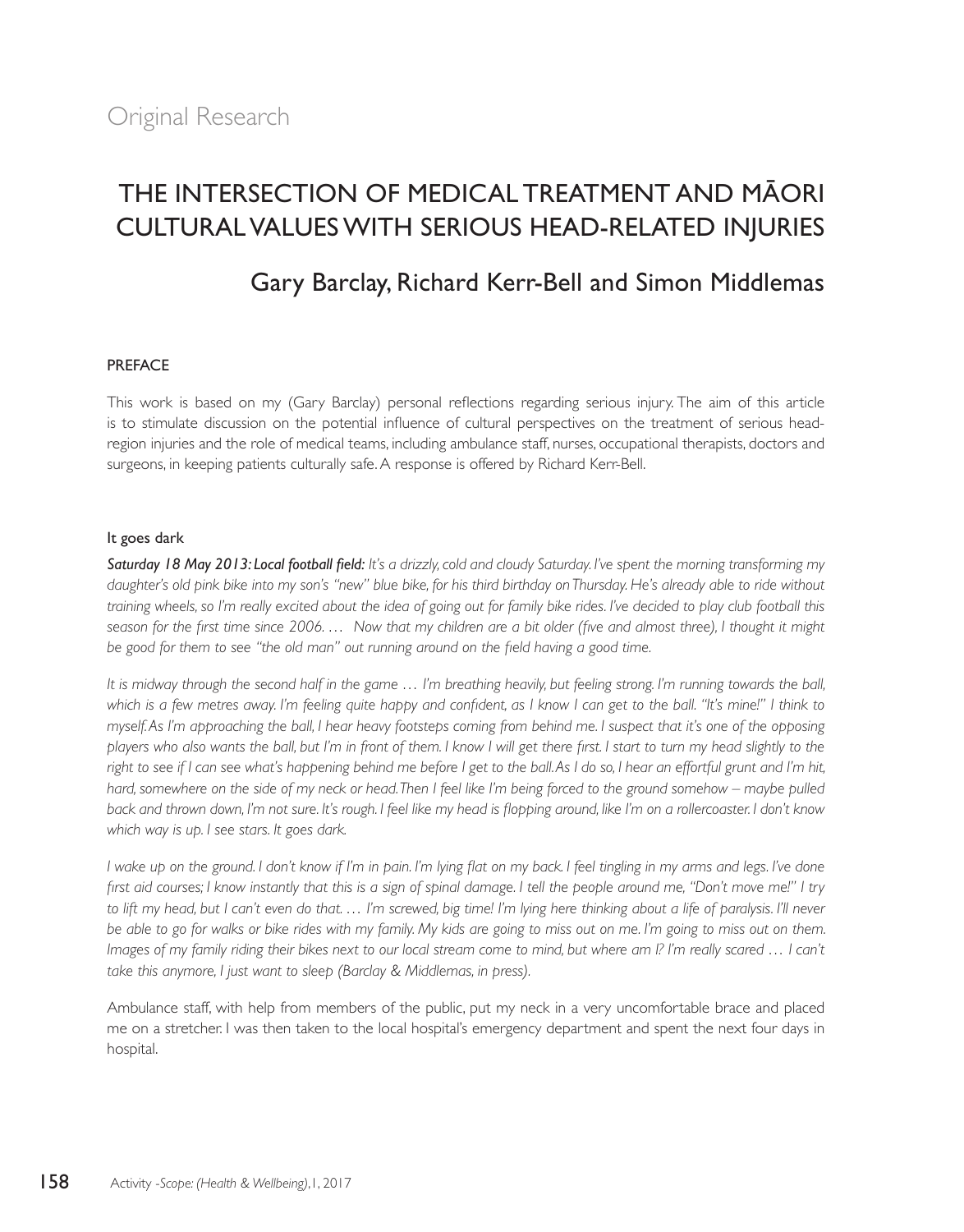### METHODOLOGICAL CONSIDERATIONS

Given the sensitive nature of this topic, an auto-ethnographic approach was utilised. Other investigators, for example, Clifton (2014), Dashper (2013), and Brown, Gilbourne and Claydon (2009), have also used an auto-ethnographic approach to examine personal trauma following sport-related injury. With these precedents in mind, a first-person approach is used throughout much of this text.

I undertook a critical reflection process in order to explore my experiences. Ellis and Bochner (2000) suggest that, to be an auto-ethnographer, you must be introspective about your feelings, observant about the world, selfquestioning and vulnerable. It has been argued that there can be *no clear window into the inner life of an individual,* as any gaze is always filtered through the lenses of language, gender, social class, race and ethnicity (Denzin & Lincoln, 2011). Therefore, it is important to bear in mind that this research is filtered through my personal 'lenses,' which include those of husband, father, sport and exercise enthusiast, Pakeha, psychology lecturer and researcher (Barclay & Middlemas, in press).

Data collection for this project began with the generation of a dense description of the personal context of my injury and my experiences during rehabilitation. The second author (Dr Simon Middlemas) read my description and we discussed my early reflections. I revisited my notes to 'thicken' the description in parts of the narrative until 'saturation' was reached regarding my story. A series of collaborative research meetings were held between myself, Simon Middlemas and an experienced independent researcher in my academic department. These two, who acted as 'critical friends' (Smith & Sparkes, 2006), shared their own interpretations of the findings. Having lived this experience, I was best positioned to make final determinations about which themes, quotes and journal entries most accurately represented and supported my experience. Medical notes and family members were also utilised to help ensure historical accuracy (Barclay & Middlemas, in press). Co-writer Richard Kerr-Bell's knowledge includes tikanga (he is of Ngapuhi descent and has 24 years' experience in Otago working with Kai Tahu whanau) and sport experience as a coach and athlete for over 40 years.

#### LINKS TO PRACTICE

*Saturday 18 May 2013: At the hospital: A member of the medical team has just informed me that they are going to take my football jersey off. Instantly I think that this is not okay. "How are you going to do that?" I ask. They explain that they will take it off over my head, like you would normally take a top off. Instantly I think, "Fuck Off!" I'm still waiting to have scans and X-rays, for Christ sake! I have a neck injury, I had tingling in my limbs and they want to take my top off over my*  head! I'm thinking they could damage my spinal cord if they move my head. I'm not in serious pain at this moment, but I *lie and tell them that I am. I tell her to just cut the jersey off because I hurt too much. They say that some people want to*  look after their jerseys. Given my situation, I think this sounds pretty bloody stupid. The staff member cuts the jersey off me *and covers me with a robe, then goes away.* 

A combination of X-rays and CAT scans identified that I had sustained a 'significant' fracture of the second cervical vertebra.

*Saturday 18 May 2013: At the hospital: I'm taken to a room in the orthopaedics ward. My wife stays with me. It's so boring just lying here – I can't move. I'm not allowed to move. I must not move. I have sandbags at either side of my head to prevent me from turning and I am in traction, with a large weight hanging off the back off my head – I'm not sure how it's attached. The doctors explain that I am going to have a halo brace attached to my head and assure me that when I have this, I will be able to get up and be somewhat physically active. ... It is getting late now, around 9pm on Saturday night. A friendly doctor comes to attach the halo to my head. I understand that I will need to have four screws inserted into my*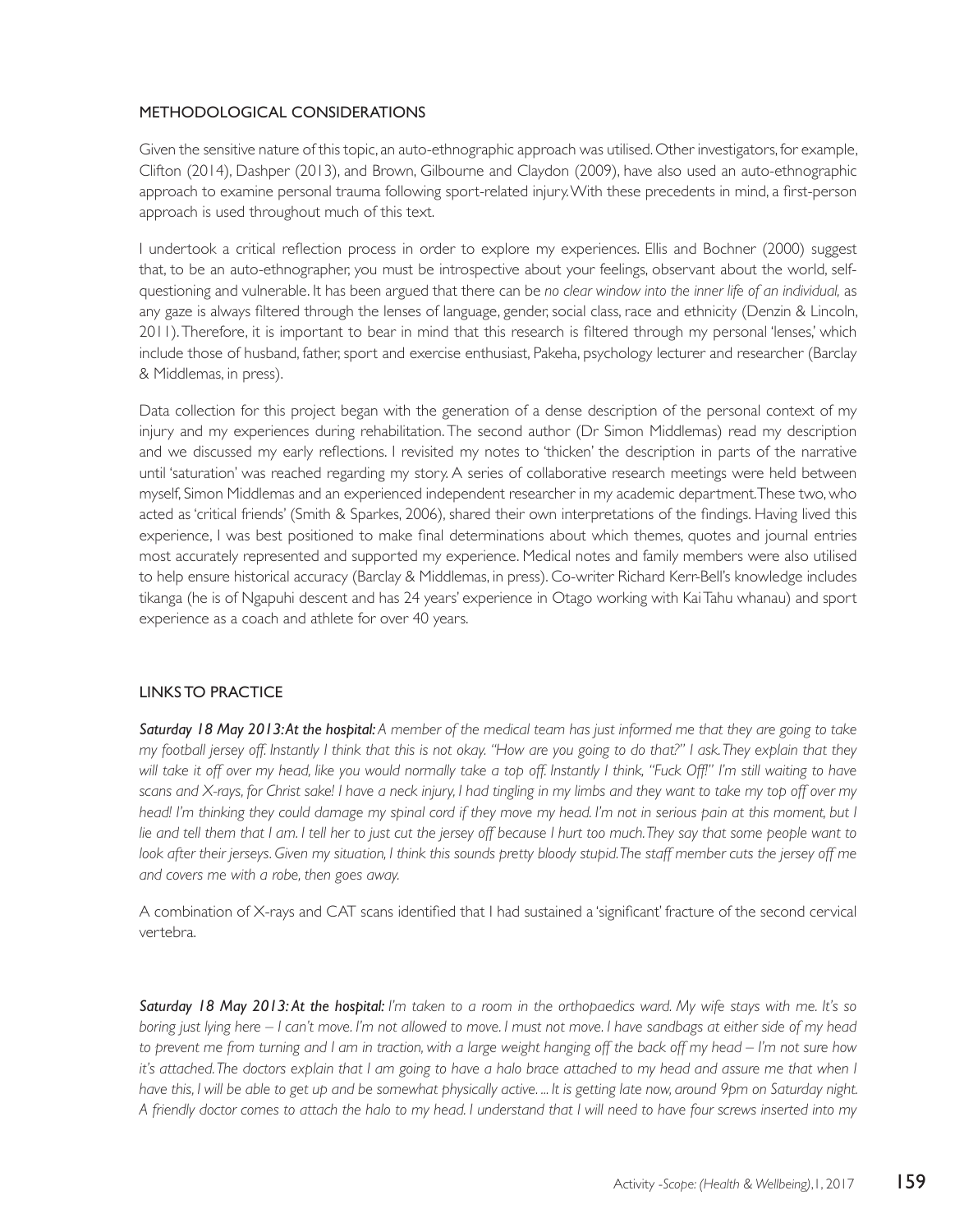*skull and that I'll need to wear it for 12 weeks. The doctor, with help from some nurses, has to shave a couple of areas behind each ear so that they can put the screws in for the halo.* 

My wife: "Gary tells me I should go home, but the nurse looks at me and says, 'It might be nice for you to stay.' Her eyes suggest that it's going to be a painful process for Gary and that he's going to need support."

*My wife is holding my hand as the doctor gives me the first of four very painful anaesthetic injections in my head. Once the doctor is satisfied about their effectiveness, he begins to insert the screws into my head, two into my forehead and one*  to the rear of each ear. It feels really strange having something screwed into my head. I can feel every turn and I can hear *and feel the crunch of my bone as the screws are gradually secured into my skull. There is a lot more pain with one of the screws. I tell the doctor. He applies more anaesthetic; we wait for it to be effective and then he tries again. Eventually, the*  halo and screws are all in place. Now I have to wait until Monday for attachment of a special vest.

#### Questions for practice

This article is based on my experience of traumatic injury. Although I identify as a New Zealand Pakeha, aspects of my experience could be relevant to people from other cultures. For instance, people from many cultures, including New Zealand Maori, are involved in contact sports, which have the potential for high-impact injuries similar to those I sustained. Further, my reflections on my experiences may be useful to medical teams; those suffering injuries; those with family, friends or team-mates who have been injured; as well as those working with injured people such as ambulance staff, nurses, occupational therapists, doctors and surgeons.

I acknowledge that my injury experiences and interpretations are unique to me – so, what is the journey like for others? I know little of cultures other than my own, but I do know that to some the head is tapu (in the case of New Zealand Maori), or of importance and deserving of respect. My experience brings to mind a number of questions which may deserve further attention from the medical community and others: How would people from such cultures cope physically, mentally, emotionally and spiritually with similar experiences? How would they cope with people physically handling their head and neck region in the immediate aftermath of a high spinal cord or head injury? How would they cope with having a halo brace screwed into their skull? What steps would or could medical teams take to ensure the cultural safety and security of a person having an experience similar to mine? Further, if a patient's cultural needs were not met during treatment, how might any 'wrongs' be made right?

The aim of this article is to stimulate discussion of the potential influence of cultural perspectives on the treatment of serious head-region injuries and the role of medical teams in keeping patients culturally safe. By reflecting on my experience and some of the questions posed above, we might be able to better appreciate and understand the needs of others.

# A RESPONSE FROM RICHARD KERR-BELL

Ko Hunoke te maunga mai I tenei tut tapu ka titiro atu ki te moana o Hokianga, e rere ana, e rere ana ki te awa o Waiwhatawhata. Ka papatu tenei I te taha o toku marae o Aotea me the Whare Tupuna Te Kai Waha, he taonga mo te hapu o Ngati Wharara I te Iwi o Ngapuhi. Ko Ngatokimatawhaorua te waka.

Gary has raised questions about appropriate, or tika, practice to support practitioners, patients and whanau who may seek guidance about treatment for head injury, given traditional and current beliefs about the head as tapu (Ihimaera, Long, Ramsden & Williams, 1993). I propose to share my understanding of such questions and where that knowledge has come from, as well as drawing on existing commentary to guide our responses to medical treatment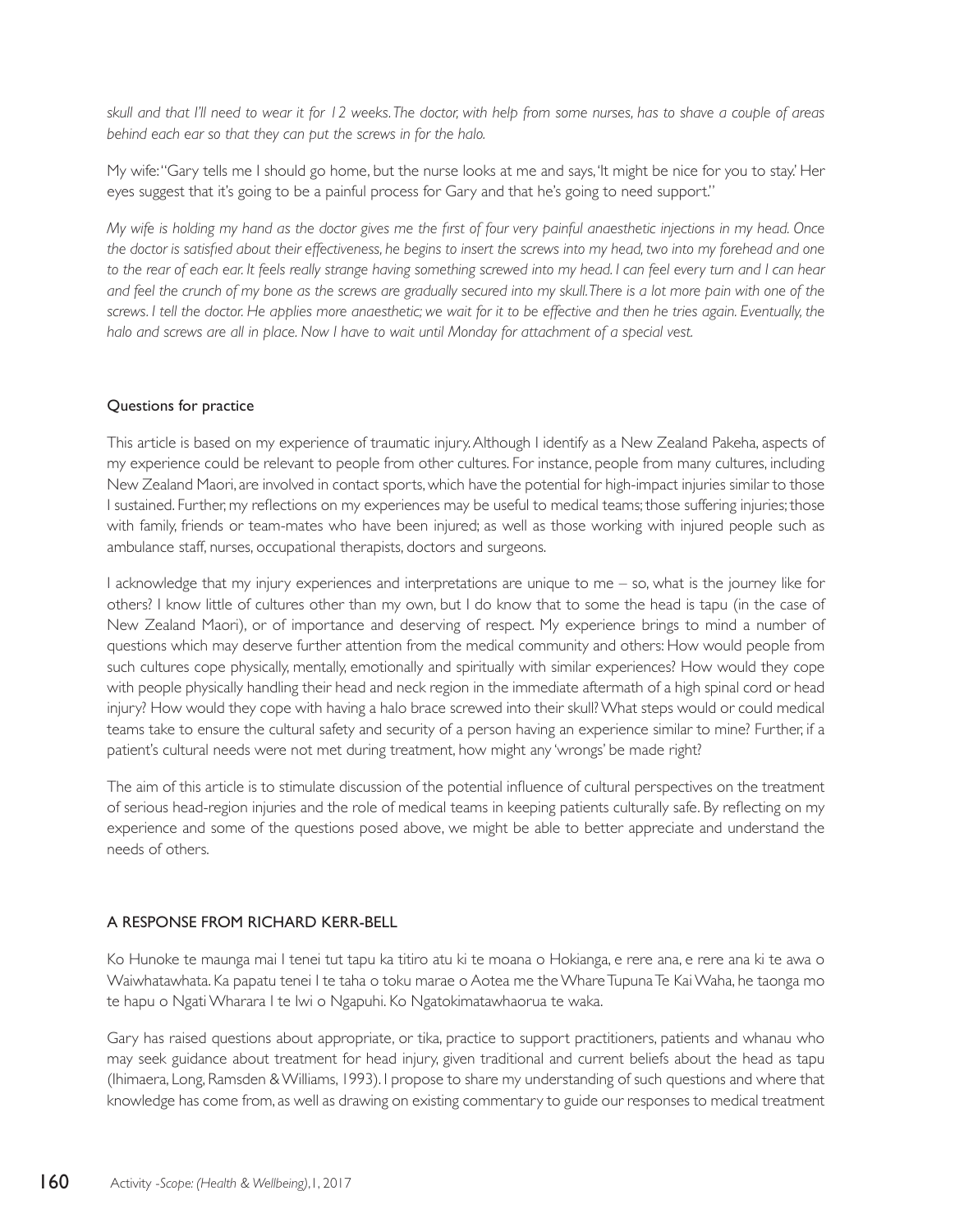of the head, especially for those who believe that the head is tapu, sacred, or set aside for particular purposes (Mahoney, Scott, Sorrento, 2014).

There are inevitably many possible responses that reflect the confluence of traditions associated with whanau, hapu and iwi and contemporary thinking and treatment possibilities. Some responses involve direct and invasive actions, others require contact with hands or implements and are more surface-based treatments. According to Naida Glavish, who is the chief tikanga advisor to the Auckland District Health Board and has contributed significantly to best practice at the Southern DHB, all users of health services are to be treated with dignity and respect. In turn, users of health services are expected to behave respectfully. If these practices are honoured, the outcomes will be threefold: raised levels of awareness and confidence in the health workforce; a greater consideration of wider cultural needs and expectations; and improved access to, and effectiveness of, mainstream services for Maori.

Where the removal of body parts is required, practitioners should "Assist in properly removing, returning or disposing of body parts/tissues/substances in consultation with patients and/or their family and in accordance with Maori protocol." This process should be followed regardless of how minor the procedure (for example, removal of nail clippings, hair or blood) is perceived to be by staff. All discussions should be non-directive and follow an informed process (SDHB Tikaka Best Practice, 2005).

Many Maori rituals are underpinned or retained culturally through stories, legends, waiata, whakatauki and a variety of culturally expressed media. One example is the story of Rata. The abbreviated version presented below is adapted from the retelling of the legend by Wiremu Grace (2012):

In seeking a tree to build waka to help out his village, Rata found one and proceeded to chop it down. Returning the next day, he saw that the tree was right back in the place where he had found it, standing strong and tall and well-rooted into the ground. So once again, he took his toki (or axe) to it and returned again the next day, only to find it in the same healthy state in which he had first found it. Suspicious and confused, he hid in the bushes after his third attempt and discovered that the children of Tane were putting the tree back together piece by piece, shaving by shaving, branch by branch. He jumped out to challenge them. Angrily at first, they admonished him for not paying due respect to Tane, god of the forest, before taking the tree to repurpose it. Head bowed, Rata acknowledged his mistake, at the same time revealing that his motivation was to help his village. So, in the end, the children of Tane helped him create a magnificent waka.

The lesson of this story is that one must always acknowledge the whakapapa, mana and relationships in the environment, both natural and social.

To put things simply, I believe that today, with medical and technological innovations and applications so ubiquitous, one can still acknowledge the tapu of a place, thing, person – or head – and work with it or around it, showing an attitude of respect and protection, to use that term. Thus doctors, nurses, and other staff may act in accord with the permission given by the patient or their whanau, and through karakia or other cultural means provide a safe pathway.

When as often happens, the head, hair or part of the skull may require removal or modification, at the beginning or at some stage during the procedure, the karakia performed by the whanau, kaumatua or chaplain is able address the tapu of the head and its material, spiritual, and whakapapa significance to allow medical staff to perform their necessary actions with due attention to the patient's cultural needs.

The tapu status ascribed to the head in particular refers to the belief that it contains a person's whakapapa – and, by extension, their lineage, and the mana and matauranga or knowledge that forms a relationship to the people or atua where it originated. In addition, these persons, beings and elements remains real, living, and in present existence. I have acquired this knowledge through living for periods with my uncle in my rohe of Hokianga, and through working with kaumatua from a variety of iwi, mostly over the last 25 years, including Ngapuhi and Kai Tahu.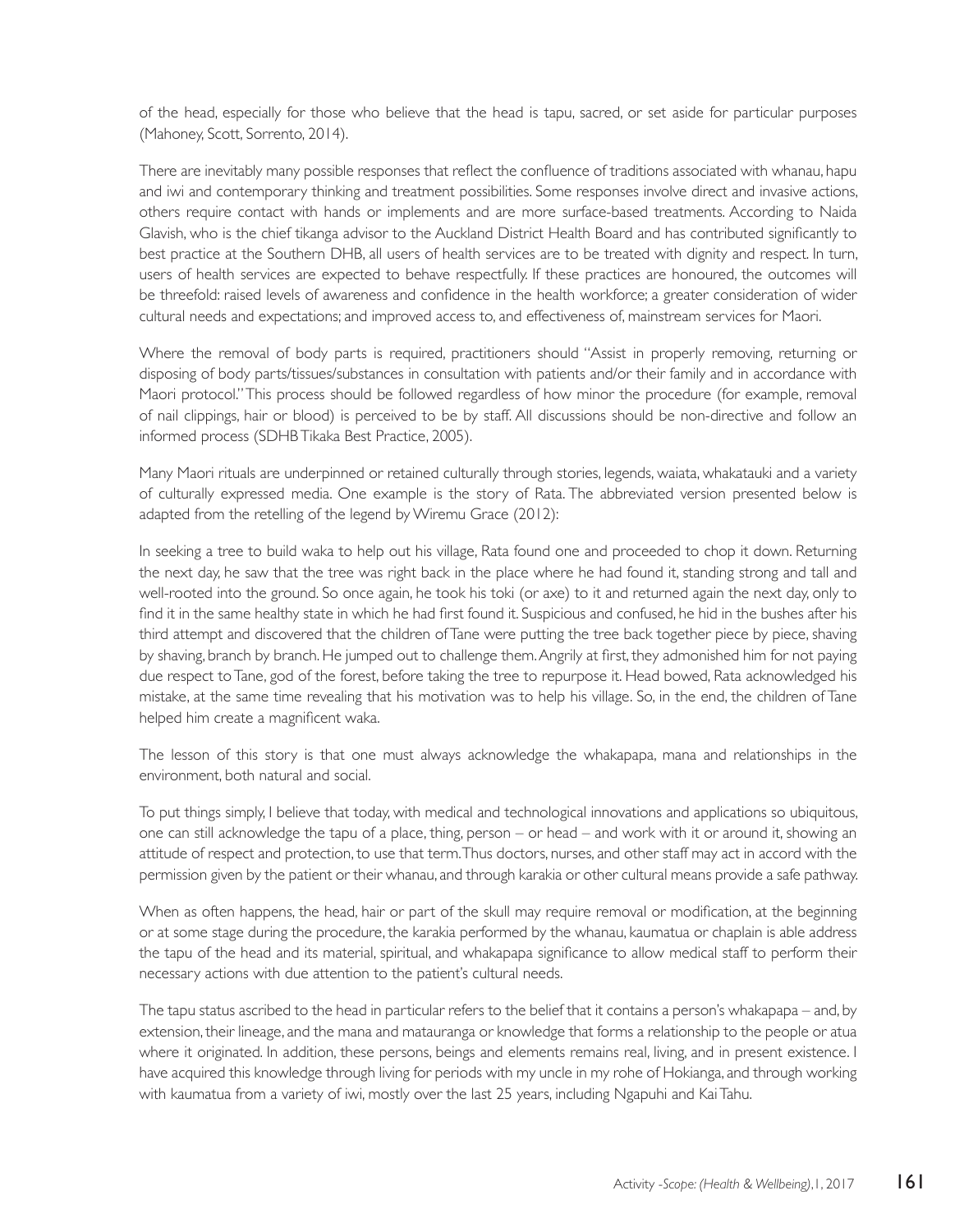One of the challenges in any human interaction where values and principles differ – or at least use different terminology, language and interpretations – is to cross the cultural gap through the forming of a relationship, albeit a temporary one (chronologically, at least). Taking account of factors such as stress, tiredness, professional focus and time limitations, this relationship of respect can facilitate an element of trust that opens the ears and, more importantly, the hearts and minds, of those gathered to encourage them share the same goal, and to allow each to proceed and process those elements required to be professionally and culturally satisfied that the right path or tikanga has been addressed.

"Ki te oti te taha wairua, mama te taha kiko" (Ratana, 2000). When the spiritual aspects of life have been addressed, the material takes care of itself.

#### **CONCLUSION**

As a result of the diverse cultural belief matrix of patients and their families in New Zealand, the treatment of traumatic injuries requires sensitivity and awareness. Hospitals and care facilities with New Zealand-trained medical staff have significant resources available and easy access to information and training, thus enabling Māori cultural norms and traditions to be realised. This approach does require respect, listening and trust.

The attitudes of many health professionals in New Zealand to the diverse cultural practices of patients and their whanau has certainly come a long way from making front page news in the *Otago Daily Times* and in many places this awareness and openness has become the norm. We will do well to keep in mind the stories of Gary and of Rata, which remind us to tread carefully and respectfully when we walk in the world of others.

Gary Barclay is a senior lecturer in sport, exercise and health-related psychology at Otago Polytechnic's Institute of Sport and Adventure. He completed a Masters in sport psychology at the University of Otago in 2004 and has since completed graduate studies in psychology through Massey University. In addition to his teaching, Gary has consulted with a variety of individuals and groups in sport and performing arts contexts. He is now enjoying the opportunity to further his research interests in a number of areas including the influence of exercise on mental health and recovery from serious injury.

Richard Kerr-Bell (Ngapuhi, Ngati Kuri, Te Rarawa) works with the Otago Polytechnic's kaitohutohu team, overseeing Kai Tahu students with CapableNZ and Māori student support at Te Punaka Owheo. He has a background in counselling, teaching, theology and management. Richard also has a keen interest in sports coaching, writing and leadership issues. His community involvement includes leading roles in the Southern Maori Business Network, the Green Island Football Club and the Runanga o te Hahi Katorika ki Aotearoa. Richard has published three books: Enjoy Your Life, A God of Love and From Rangi Point in Bare Feet.

Simon Middlemas is a principal lecturer and research coordinator at the Otago Institute of Sport and Adventure at